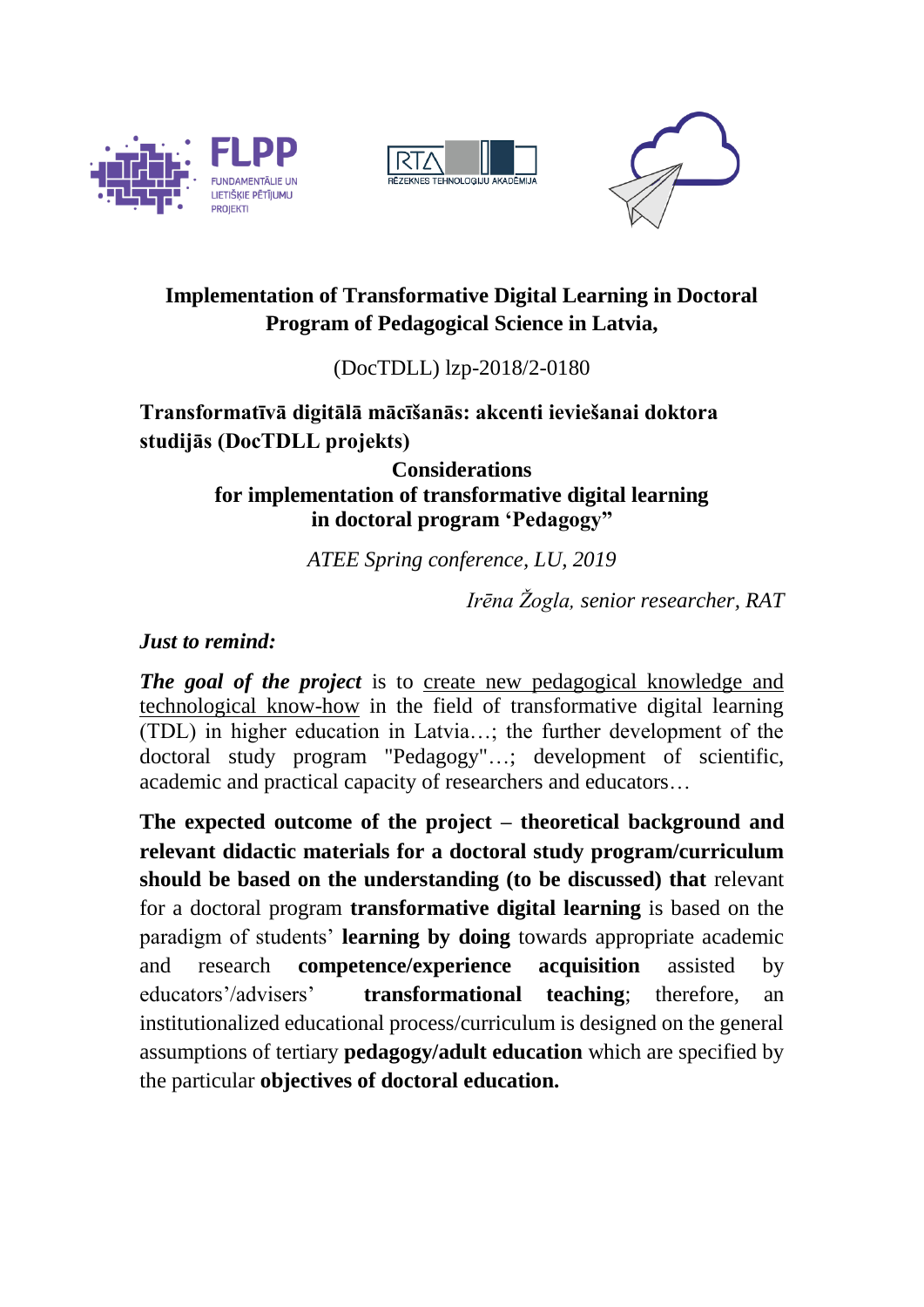## **Enabling terms that prompt the essentialities of the doctoral program/curriculum:**

- 1. *Digital learning* any type of learning that is accompanied by technology or by instructional practice that makes effective use of technology; implementation, therefore, means an appropriately inserted into the structure of the pedagogical process/curriculum a chosen type of learning coupled with the chosen/suggested/ accessible digital tools;
- 2. *Transformational teaching* educator's assistance based on the belief that instructors/advisers can promote meaningful change in students' development;
- 3. *Transformative learning* a theory and model of adult learning/teaching-learning that utilizes disorienting dilemmas to challenge doctor students' thinking and mind-set (critical, creative), as well as experience – a type of learning similar to research;
- 4. *Activity theories* for doctoral students' digital transformative learning by doing – a fundamental concept to understand and facilitate/promote human development;
- *5. Competence-* oriented curricula a targeted current curricula that is based on the philosophy/understanding of the essence of *competence* ; therefore it determines 'what', 'why' and 'how' of the educational process;
- *6. Capability-* oriented learning making use of one's competence and external/environmental possibilities in learning and doing to create new possibilities of development and practices; a broad normative framework for the evaluation and assessment of individual wellbeing and social/pedagogical arrangements appropriate for individual and social transformations.
- 7. *Pedagogy –* an educational science of formal/institutional education, theoretical background of teaching-learning/curricula in practice that defines specific features of the components of this process and their mutual relations to make the process/curriculum a system that facilitates doctor students' success and ability of initiating/conducting a transformative digital teaching-learning.

*Tertiary pedagogy* – a branch of the general science of pedagogy that covers the essential features of general pedagogy and the specific features of a tertiary process with its sub-branch of institutionalized doctoral education; these when further developed by theoretical and empirical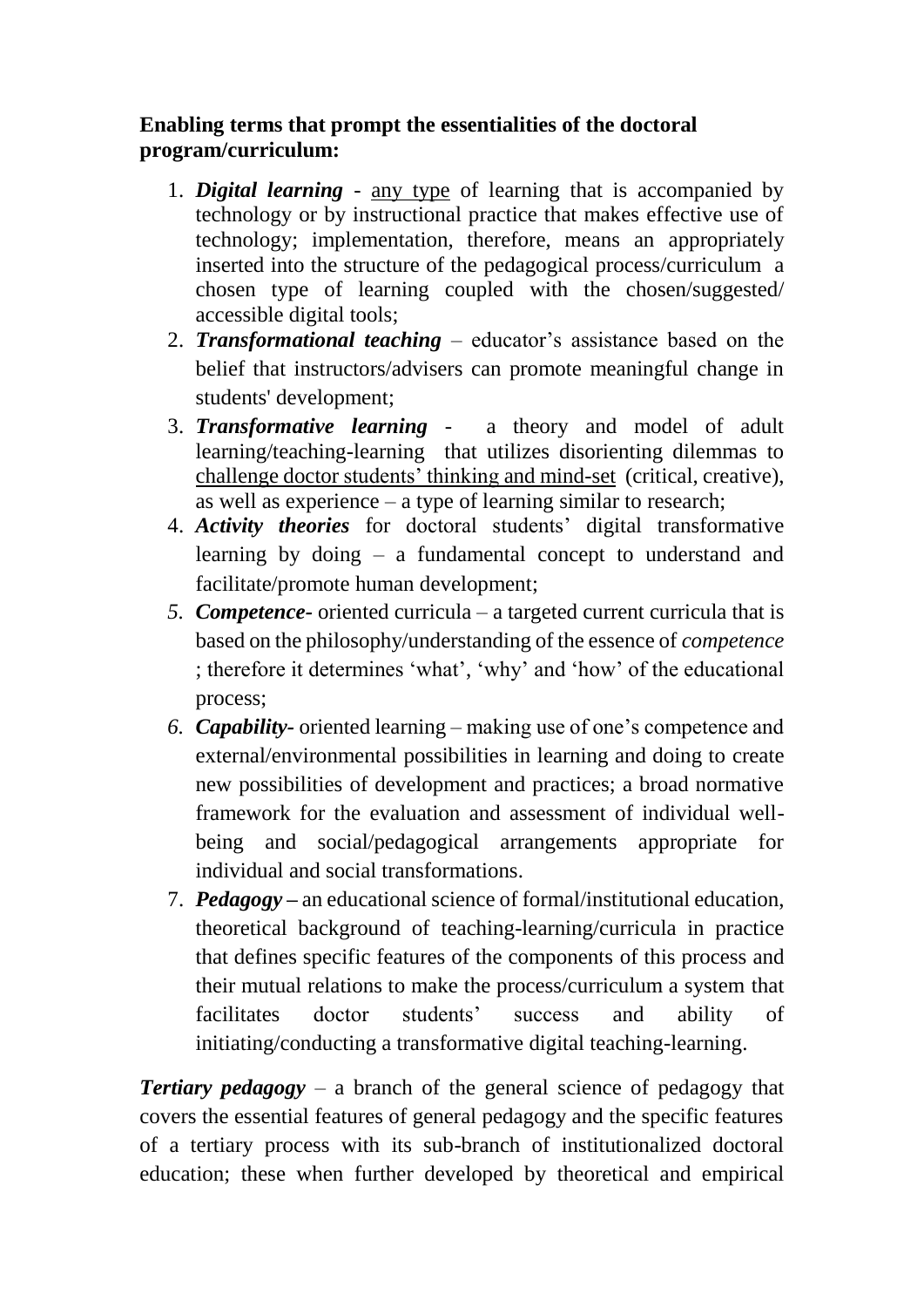studies of this project and, therefore, specified, constitute *fundamentals of constructing* a program/curriculum for doctoral transformative digital studies (academic, practical and research).

*Essential considerations to be discussed* (just defined, without providing detailed theoretical background by now) first to understand the fundamental changes of programs/curricula, including the doctoral ones, then to implement understanding in new programs/curricula:

1.The dilemma between "what to teach" and "how to teach" becomes topical for creating a relevant doctoral curriculum because the existing traditional/orthodoxy one comes into conflict with nowadays technical progress and cultural diversity. Alongside comes into a conflict the consideration of the universities that knowledge is a value within, as well as the way it is transmitted to the students, also doctoral students.

Change thinking of knowledge in education from a value within to a value of using: 'where, when, what and **how' knowledge can be applied** to improve practices, as well as to create new knowledge, understanding, skills, attitudes.

2.A balance between prioritized components of the doctoral program/ curricula should be specified: academic, research, practice – all of these are important, therefore, an appropriate way of their integration should be found. We can hypothesize that a quality doctoral program in pedagogy must be based on digital transformative research (a type of learning that couples new knowledge learning with its usage by using digital technologies) that attracts and further develops academic knowledge, as well as practical skills and experiential learning.

Digital transformative studies must be covered by and in research as a joint venture of educators and doctor students; critical and creative discussions should make the background activity in doctoral studies.

3.Cultural diversity of communities coupled with the digital devices available for learning and speedy splash of accessible information, be it theoretical/academic or experiential/practical, brings together two essential realities: (a) the European educational traditions that have been developed within the framework of the historically stable and limited by mainly ethnic cultures and (b) open borders accompanied by participating numbers of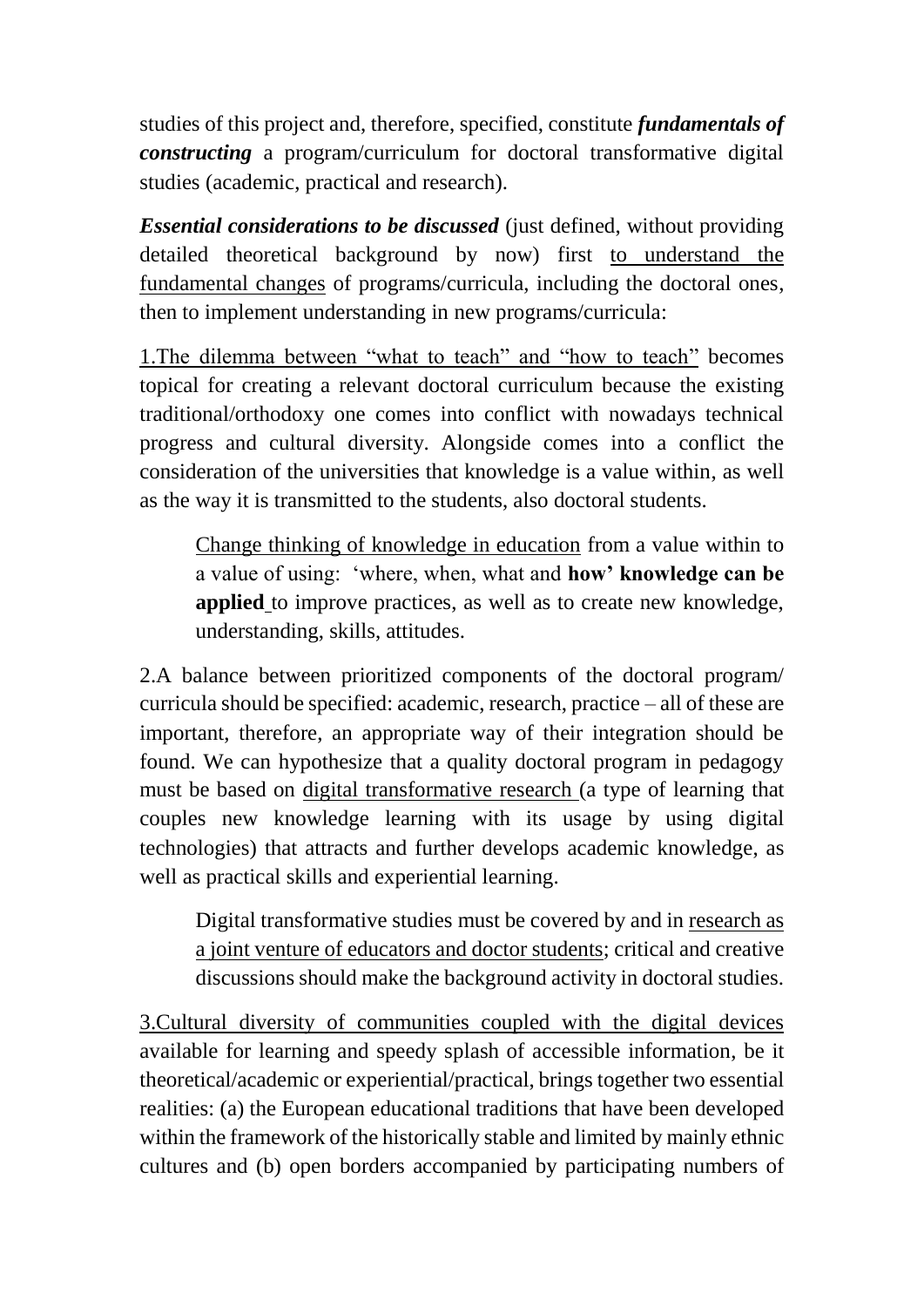immigrants and distinguishing of other groups with their sense of dignity, freedom, identity and rights. These groups hold different values, background of digital skills, and vision on their future.

This research highlights different attitudes to the digital tools by educators and students, and challenges, therefore, assistance for educators when creating a doctoral program.

4.Naive understanding of 'alternative curriculum', 'flexible curriculum', 'individualized teaching', 'computer-assisted' learning or even 'machine learning' (computer programs that can access data and use it learn for themselves) will never bring to learning without learning - there will always be a dilemma of sharing functions between students' autonomous learning and external agents in building curricula of institutionalized processes. Pedagogical process/education is a field of action/activities. Crucially limited and mediated by orthodox curriculum recognition of a learners' *subject position* (Freire, Leontyev, Engeström…) restricts his/her ability of critical looking at the world that results in under-developed ability of autonomous learning and responsible attitude to a process of meaningful knowledge-building in action and reflection.

In multicultural or otherwise heterogeneous learning communities doctoral academic studies and research should be based on dialogues and discussions to encounter the reality of the world, others, self, as well as dilemmas, contradictions and diversified ways of their solutions. Activity theories and learners' subject position should be considered a powerful instrument of emancipation in an institutionalized process.

5.Educators by holding the responsibility of changing the priorities from transmitting knowledge to handing on to the next generation the knowledge (Young, 2013) and know-how, as well as other cultural values discovered and elaborated by earlier generations, in the digital age develops student's understanding of the essence of the crucial changes brought about by the digital age into the teacher's mission and everyday job.

Suggesting and choosing means/tools that enable doctor students building/creating new knowledge and practically effective knowhow: doctoral research should change the accents of priorities from those of learning or academic component to investigation of real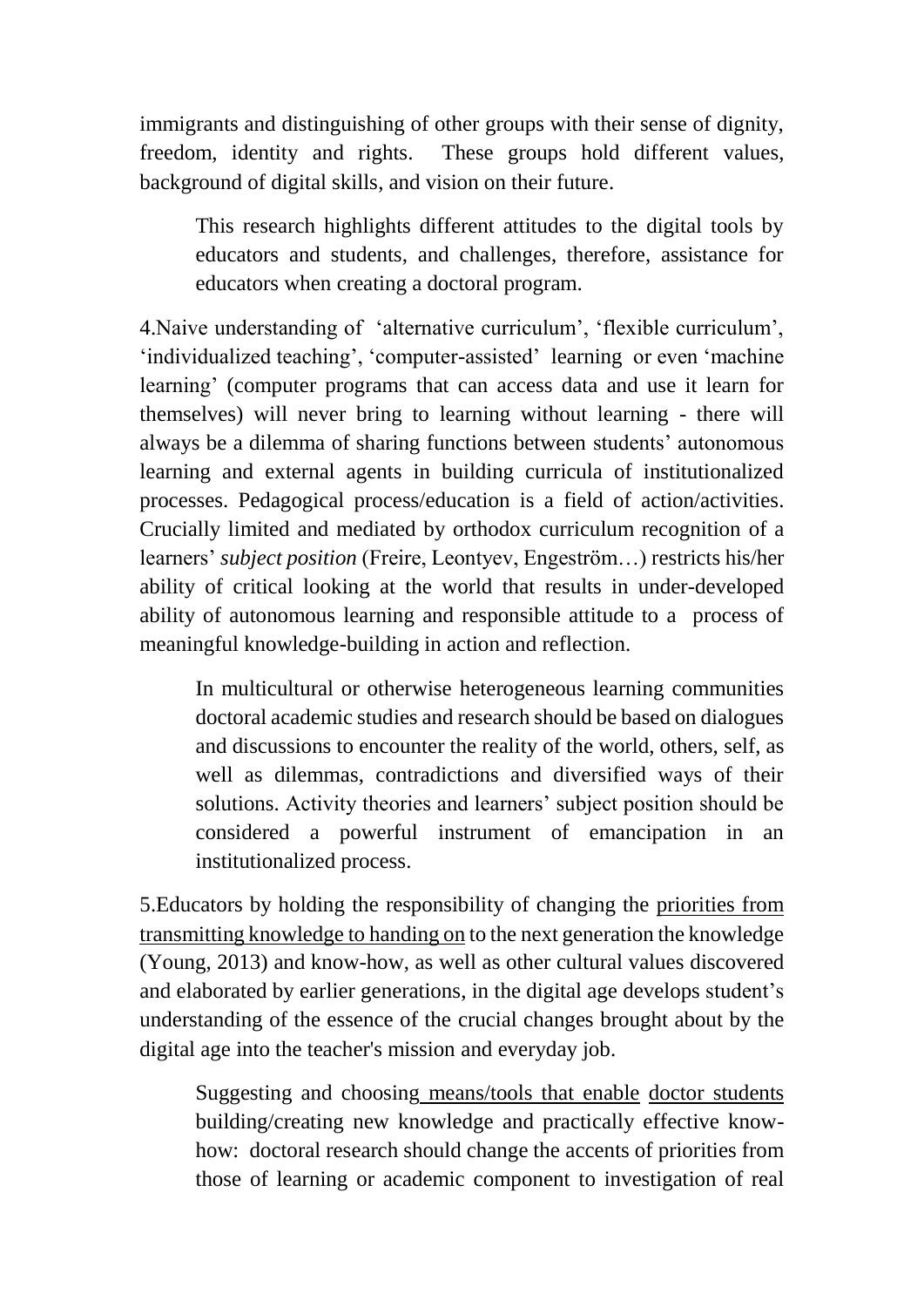problems leading to transforming institutionalized process when the academic component of a program/curriculum is covered on the background of joint, team-based research of educators and students.

6.Dominating subject-based doctoral program/curriculum with prescriptions and external regulations is a sign of a knowledge transmitting institution. Certainly, knowledge and subject-related content will remain, at least as a sign of the current reality of education when becoming that of the digital age. The priority of the study content should become alternatives, dilemmas and cross-sciences or cross-discipline problems to enable the doctoral students identify and investigate crucial for educational transformation problems, define research objects and aims relevant for PhD level.

The priority aim of a doctoral program/curriculum must be a complex capability (to be defined and described) of conducting a transformative digital research leading further to educators' appropriate understanding of the decisive role of their proficiency that is reached by step-by-step and targeted development started (a) at the level of competence (well-performed job obligations), (b) continued at the mastery level to reach (c) expert's or excellence quality – the level that enables development of the institution.

7.Educators'/scientific advisers' further academic development should lead to changes in thinking, breaking the frames of common sense to understand the changed and changing priorities of the program/ curricula (Pinar, 2004), theories of knowledge and learning, discoveries of neurosciences and developing neuro-pedagogy. These happen alongside with the demands of all areas of human life for well-qualified, critical and creative professionals who hold broad knowledge horizons, based on an academic education and research skills and abilities of conducting doctoral digital transformational learning of knowledge creating – that which is not discovered yet and which nobody knows how this will be discovered even in the nearest future.

Educators' academic, practical and research job also experiences transformations of the priorities: these from the technical following the time, sequence etc. prescribed by the curricula/programs move the accent to the doctoral students' educational achievements.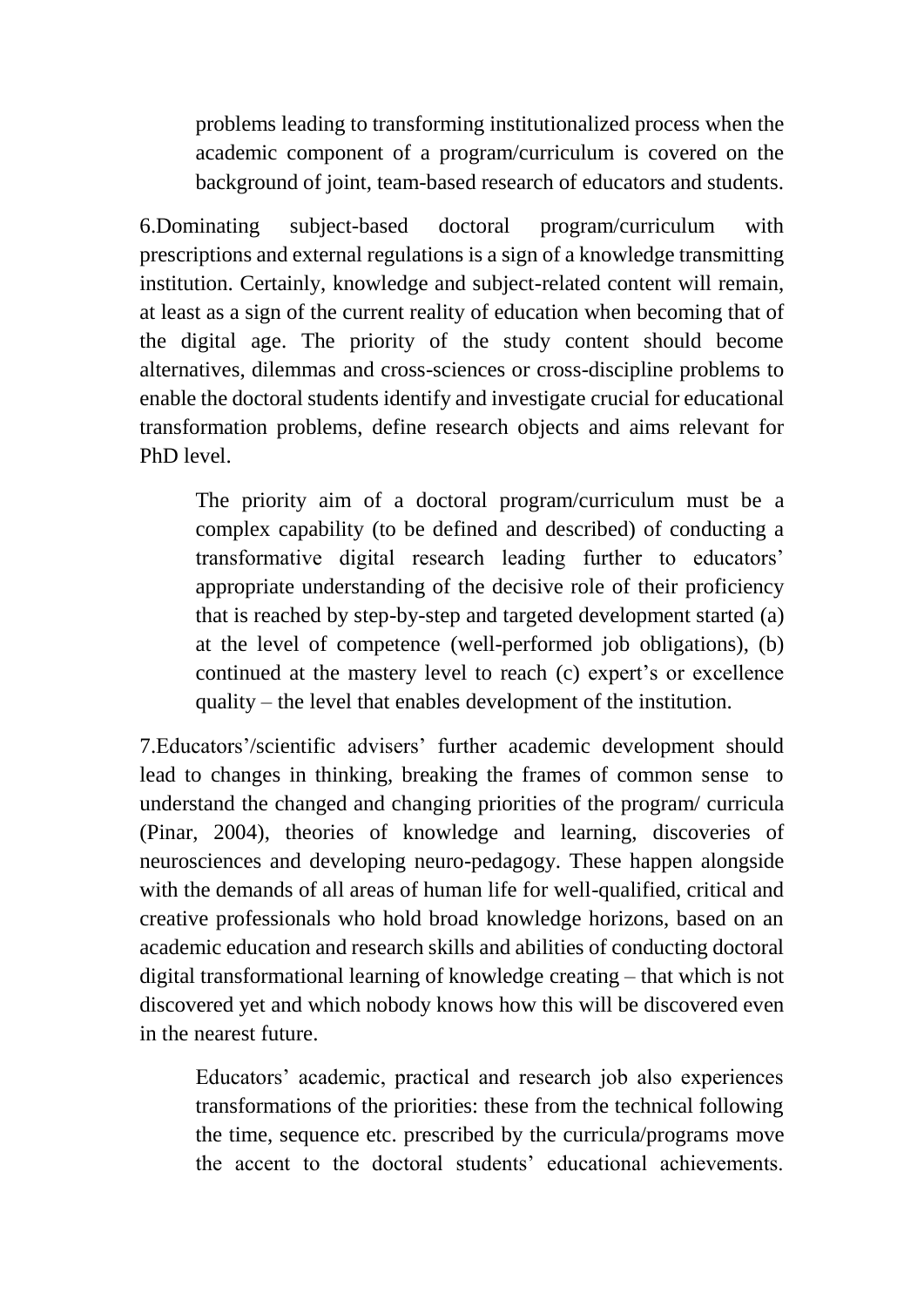Educators' and teachers' preparation moves accents from training to education.

8.Wide access to information and growing possibilities of option confront learners, be them school pupils or university doctoral students, to the theories of acceptance, adjustment and adaptation; changing information into significant knowledge and understanding that is necessary to transform one's experience and practice; challenge changing the background theories of learning for the critical ones. These invite doctor students to doubt, questioning and radical transformation of the process.

Neither tertiary pedagogy nor didactics have lost their importance – didactic should be changed into a powerful educators' tool to provide doctor students with an appropriate assistance in completing their PhD program and developing appropriate qualities (mentioned above). Special attention should be paid to transforming the amount of information into knowledge, understanding and usage through one's job, life activities, contexts, values.

#### **More reading:**

Apple, M.W. (2014). Official knowledge: Democratic education in a conservative age (3rd ed.). New York: Routledge

Biggins, D., Holley,D., Evangelinos, G., & Zezulkova, M. (2016). *Digital Competence and Capability Frameworks in the Context of Learning, Self-Development and HE Pedagogy.* Slideshare at [https://micrisites.boumemouth.ac.uk/cel/.](https://micrisites.boumemouth.ac.uk/cel/) Assessed October, 2, 2019.

Blayone, **T**., Mykhailenko, O., Kokhan, M., Kavtaradze, M., vanOostveen, R., & Barber, W. (2018). Profiling the digital readiness of higher education students for transformative online learning in the post-soviet nations of Georgia and Ukraine. *International Journal of Educational Technology in Higher Education*, x-xx. doi:10.1186/s41239-018-0119-9

Bray, M, M. N. Kobakhidze, W. Zhang, and J. Liu (2018). The hidden curriculum in a hidden marketplace: relationships and values in Cambodia's shadow education system. *Journal of Curriculum Studies*, 50 (4), 435-455.]

Coeckelberg, M. (2010). Human Development or Human Enhancement? A Methodological reflection on Capabilities and the Evaluation of Information Technologies. *Ethics Information Technologies* 13:81\_92. Springerlink DOI

Davydow, V. (1999). What is real learning activity? In M. Hedegaard & J. Lompscher (Eds.), *Learning activity and development* (pp. 123–139). Aarhus: Aarhus University Press[.Google Scholar](http://scholar.google.com/scholar_lookup?title=What%20is%20real%20learning%20activity%3F&author=V.%20Davydow&pages=123-139&publication_year=1999)